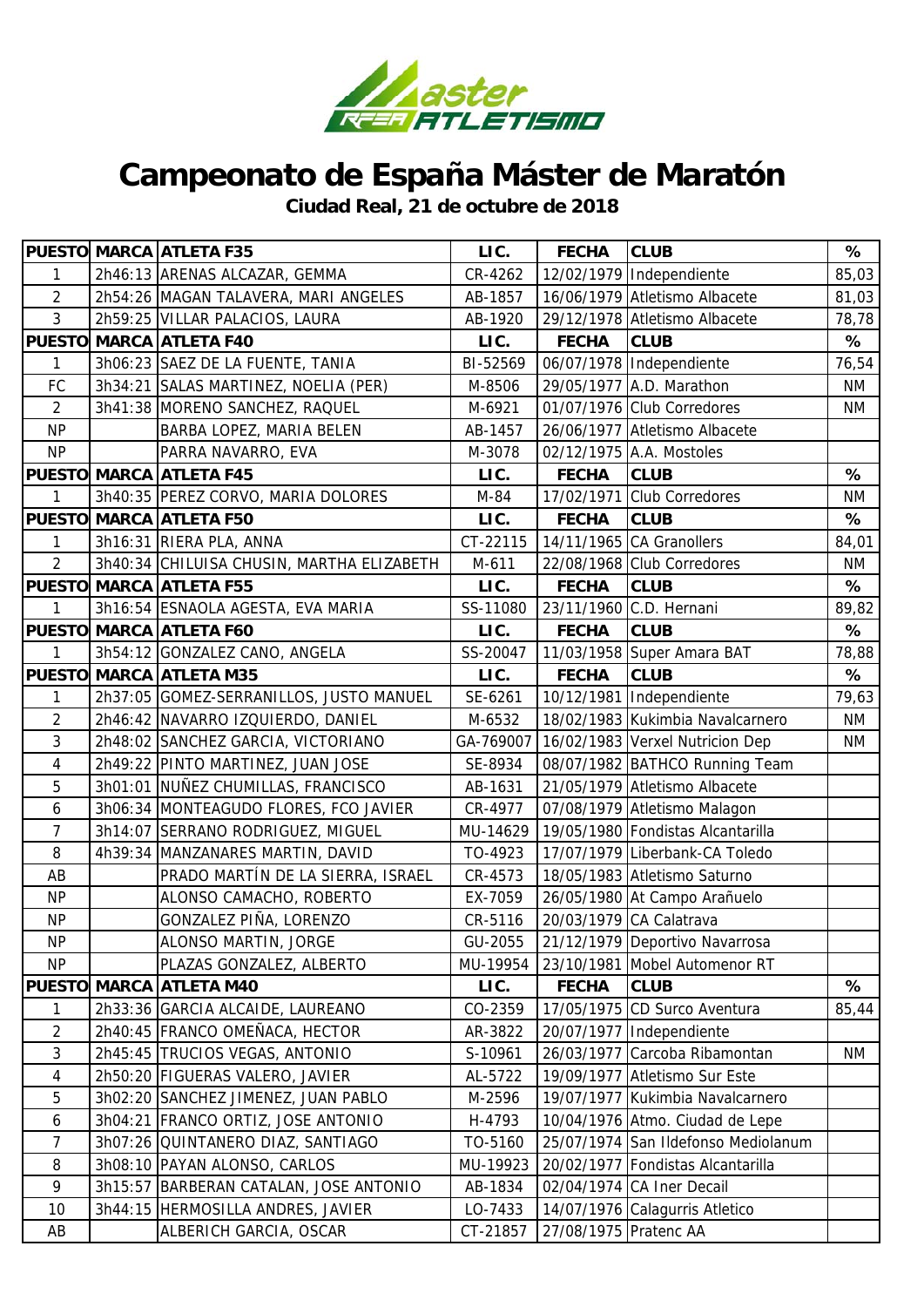| AB             | MARTIN-POZO MARCHAND, JAVIER             | M-1999    |                      | 26/12/1975 Kukimbia Navalcarnero     |           |
|----------------|------------------------------------------|-----------|----------------------|--------------------------------------|-----------|
| AB             | OLIVAS RUBIO, JOSE ANTONIO               | A-10656   |                      | 20/01/1975 CA Benacantil             |           |
| AB             | PEREZ GARCIA, SERGIO                     | M-2762    |                      | 25/07/1976 Kukimbia Navalcarnero     |           |
| AB             | URBANEJA CARRASCO, JOSE ANTONIO          | MA-7186   |                      | 04/06/1978 Atletismo Cartama         |           |
| <b>NP</b>      | EL HAMDI AMINE, ABDELKADER               | TO-4790   |                      | 13/07/1974 Fuente Santos Publy Sport |           |
| <b>NP</b>      | LARA LARA, JOAQUIN                       | CA-10071  | 30/03/1976 CA Beiman |                                      |           |
| <b>NP</b>      | VILLAVERDE VIÑA, FAUSTINO                | M-9480    |                      | 06/08/1974 A.A. Mostoles             |           |
| <b>NP</b>      | VIVAR LOPEZ, FRANCISCO JOSE              | MU-18190  |                      | 02/11/1976 Runtriton Cartagena       |           |
|                | <b>PUESTO MARCA ATLETA M45</b>           | LIC.      | <b>FECHA</b>         | <b>CLUB</b>                          | %         |
| 1              | 2h34:06 CASTILLA RODRIGUEZ, JOSE ANTONIO | GR-4269   |                      | 12/05/1973 Atletismo Maracena        | 86,62     |
| 2              | 2h43:48 AMORES MARIN, PEDRO              | AB-1508   |                      | 26/09/1969 Atletismo Albacete        | 84,38     |
| 3              | 2h44:31 GONZALEZ VALLEJO, MANUEL         | M-2132    |                      | 09/01/1971 A.D. Marathon             |           |
| 4              | 2h51:31 SERNA LOPEZ, PEDRO               | MU-13974  |                      | 15/07/1973 Fondistas Alcantarilla    |           |
| 5              | 2h53:39 BALLESTEROS ROLDAN, MIGUEL ANGEL | CO-2014   |                      | 17/02/1971 Atletismo Lucena          |           |
| 6              | 2h56:24 LOZANO BELLON, JOAQUIN           | CR-4464   |                      | 06/03/1971 Atletismo Membrilla       |           |
| 7              | 3h04:29 LOPEZ HERREROS, DIEGO            | AB-1848   |                      | 28/07/1973 CA Iner Decail            |           |
| 8              | 3h08:42 PASTOR GAGO, JULIO               | $V-21713$ |                      | 03/11/1968 Catarroja U.E.            |           |
| 9              | 3h30:39 DIAZ BERNAL, JOSE DAVID          | MA-1871   |                      | 29/12/1971 Atletismo Cartama         |           |
| AB             | ARREDONDO PEREZ, JOSE RAMON              | GR-377    |                      | 15/02/1971 Atletismo Maracena        |           |
| <b>NP</b>      | RODRIGUEZ RODRIGUEZ, VALENTIN            | M-982     |                      | 09/07/1969 A.A. Mostoles             |           |
|                | PUESTO MARCA ATLETA M50                  | LIC.      | <b>FECHA</b>         | <b>CLUB</b>                          | %         |
| 7              | 3h15:46 RUIZ GRANDE, ANGEL               | M-4143    |                      | 27/10/1966 A.A. Valdemoro            | 84,30     |
| 1              | 2h48:27   PEREZ DIAZ, JESUS ALBERTO      | M-5284    |                      | 15/10/1966 Edward Athletic           | 83,18     |
| 2              | 2h49:10 ZABALA ARISPE, JUAN BAUTISTA     | BI-53105  |                      | 14/04/1967 Independiente             |           |
| 3              | 2h52:41 LACÓN EXPÓSITO, JUAN ANTONIO     | GU-2060   |                      | 13/04/1966 Velociraptor MP Twinner   |           |
| 4              | 2h57:42 MARTIN NOYA, CARLOS              | TO-4656   |                      | 12/08/1967 U.D. Talavera             |           |
| 5              | 3h09:40 POVEDA SERRANO, MANUEL           | AB-926    |                      | 30/07/1964 Atletismo Albacete        |           |
| 6              | 3h10:05 RODRIGUEZ GOMEZ, SANTIAGO        | M-6300    |                      | 22/12/1966 At. Fuenlabrada           |           |
|                |                                          |           |                      |                                      |           |
| 8              | 3h27:06 VELASCO PEREZ, MANUEL FERNANDO   | AB-5187   |                      | 14/06/1964 CA Iner Decail            |           |
| AB             | CORRAL COLLANTES, JOSE ANTONIO           | BU-3458   |                      | 30/09/1967 Universidad de Burgos     |           |
| <b>NP</b>      | ELISO PÉCULO, JUAN JOSE                  | AL-5953   |                      | 17/06/1968 RUN 04 Atletismo          |           |
|                | <b>PUESTO MARCA ATLETA M55</b>           | LIC.      | <b>FECHA</b>         | <b>CLUB</b>                          | %         |
| 1              | 2h53:25 BERNABE ORENCIO, JOSE LUIS       | M-2501    |                      | 15/08/1960 Track Cross Road Team     | 86,62     |
| 2              | 2h59:08 MORALES ROBLES, JOSE ANTONIO     | M-915     |                      | 15/09/1961 E.A. Majadahonda          |           |
| $\mathfrak{Z}$ | 3h13:39 ALCARAZ RODENAS, JUAN JOSE       | AB-1437   |                      | 19/08/1960 Atletismo Albacete        | NM        |
| 4              | 3h25:20 MERCHAN MARTIN, JOSE RICARDO     | SA-4570   |                      | 23/10/1958 Veteranos Salamanca       |           |
| 5              | 3h33:13 VIGO DIAZ, JOSE                  | MA-8648   |                      | 01/02/1959 Rincon Fertilidad Velez   |           |
| AB             | MOYA MADRID, ANTONIO                     | CR-4600   |                      | 13/01/1959 Fuente Santos Publy Sport |           |
| <b>NP</b>      | GOMEZ LOPEZ, JOSE BENITO                 | GA-765008 |                      | 11/06/1959 Atletas Veteranos Ourense |           |
|                | <b>PUESTO MARCA ATLETA M60</b>           | LIC.      | <b>FECHA</b>         | <b>CLUB</b>                          | %         |
| 1              | 3h00:09 CARMONA HERRERIAS, ENRIQUE       | GR-350    |                      | 21/07/1957 Atletismo Maracena        | 85,87     |
| $\overline{2}$ | 3h29:22 VALDUBIECO CENARRUZABEITIA, JUAN | BI-53150  |                      | 24/06/1956 Castilla-Leon Ermua       | ΝM        |
| AB             | NAVARRO BONILLA, MIGUEL ANGEL            | TO-2732   |                      | 01/03/1957 Liberbank-CA Toledo       |           |
| <b>NP</b>      | NAVARRETE MURCIA, JUSTO JAIME            | M-1173    |                      | 11/07/1958 Alcobendas CC Menorca     |           |
|                | <b>PUESTO MARCA ATLETA M65</b>           | LIC.      | <b>FECHA</b>         | <b>CLUB</b>                          | %         |
| 1              | 3h09:46 FUERTES FERRERAS, SANTIAGO       | BI-6015   |                      | 13/06/1953 Castilla-Leon Ermua       | 84,89 RC  |
| 2              | 3h19:53 ODRIOZOLA LINO, JAVIER           | M-2661    |                      | 02/11/1952 Canguro A.A.C.            |           |
| 3              | 3h31:42 ERAÑA FERNANDEZ ARROIABE, AITOR  | SS-20682  |                      | 12/03/1953 Arrasate Atletico         | <b>NM</b> |
| 4              | 3h32:33 SERRANO PEREZ, JOSE ANTONIO      | L-4921    |                      | 19/12/1952 C.A. Fisiorama            |           |
| 5              | 3h35:57 LARA BENITEZ, LUIS               | CA-10789  | 30/11/1949 CA Beiman |                                      |           |
| 6              | 4h14:41 RICO FRANCES, MANUEL             | MU-13036  |                      | 19/05/1949   Independiente           |           |
|                | <b>PUESTO MARCA ATLETA M70</b>           | LIC.      | <b>FECHA</b>         | <b>CLUB</b>                          | %         |
| 1              | 3h34:50 MOHEDANO RODRIGUEZ, ANTONIO      | TO-4934   |                      | 18/08/1945 U.D. Talavera             | 82,00     |